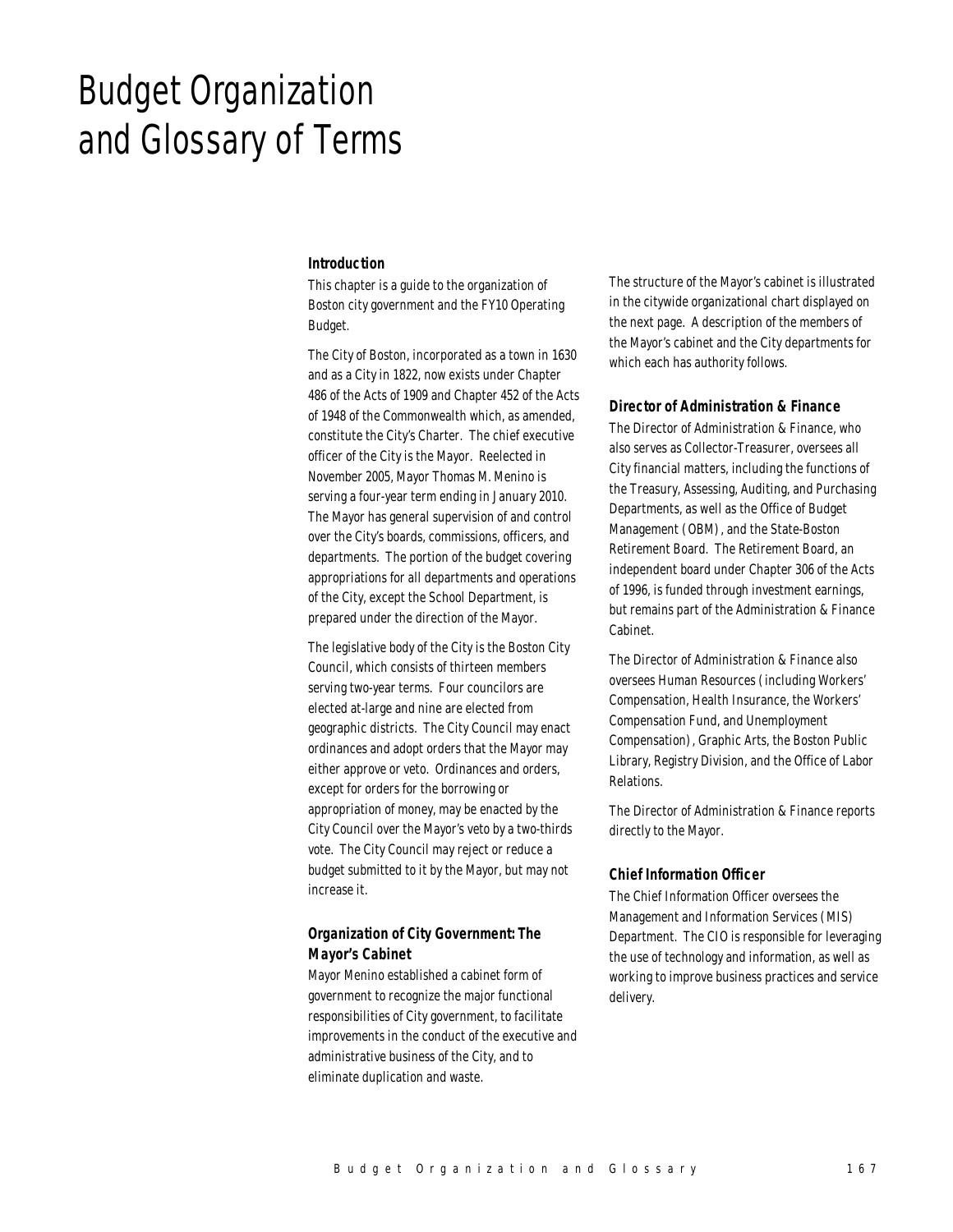# ORGANIZATION OF CITY GOVERNMENT

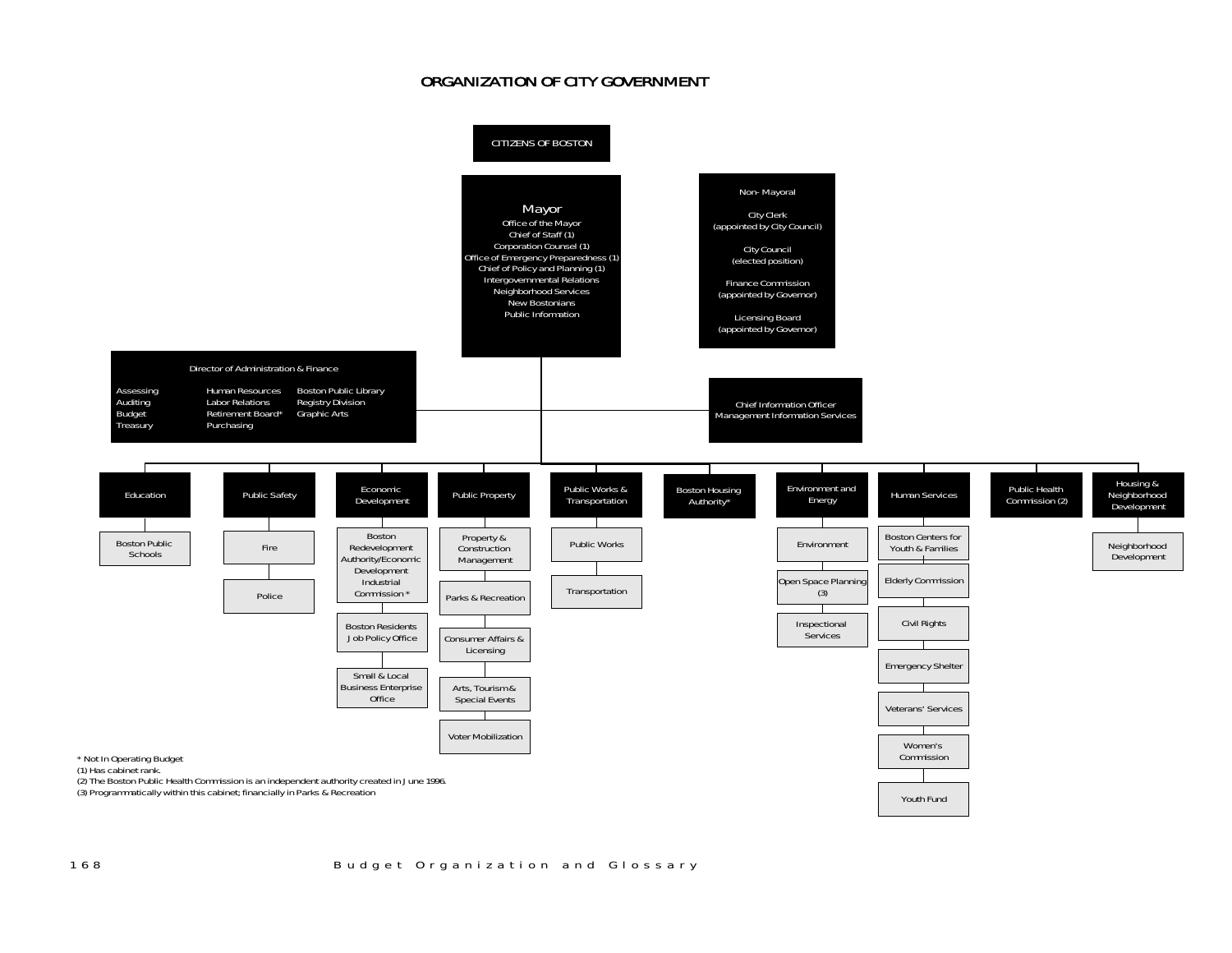# *Superintendent of the Boston Public Schools*

The Education Cabinet is responsible for managing the Boston Public Schools. The Superintendent is appointed by the Boston School Committee and serves as the chief executive officer of the Boston Public Schools. The Superintendent is responsible for the development of a plan for schools and other City and non-City agencies to develop cooperative programs to guarantee that Boston's children succeed in meeting high standards of performance in school.

## *Commissioners of Public Safety*

The City's Police and Fire Departments provide and promote public safety and protection services, firefighting, and fire prevention services. The Police Commissioner and Fire Commissioner both serve on the Mayor's cabinet.

# *Administrator of the Boston Housing Authority*

The Administrator of the Boston Housing Authority (BHA) serves on the Mayor's cabinet as the Chief of Public Housing. The BHA is an independent authority overseeing public housing developments and senior housing locations throughout the City.

## *Chief of Public Health*

The executive director of the Boston Public Health Commission (BPHC) oversees the delivery of services that impact public health. The BPHC serves as the board of health of the City. BPHC collaborates with area hospitals, community health centers, and community-based organizations to ensure the availability and accessibility of community-based health care, disease and injury prevention, health promotion, and health education services. The BPHC provides emergency medical services for the City.

## *Chief of Public Works & Transportation*

This cabinet includes the Public Works Department, the Transportation Department, Central Fleet Maintenance, and Snow Removal.

#### *Chief Economic Development Officer*

The Chief Economic Development Officer is accountable for the planning and development functions of the City. The Director of the Boston Redevelopment Authority (BRA) serves as the cabinet chief. The Economic Development Cabinet is composed of the Boston Redevelopment Authority/Economic Development and Industrial Corporation (BRA/EDIC), the Small & Local Business Enterprise Office, and the Boston Residents Jobs Policy Office.

## *Chief of Public Property*

The Public Property Cabinet provides administrative functions and maintenance of physical assets and is comprised of the Parks and Recreation Department, Property & Construction Management, Consumer Affairs & Licensing, the Office of Arts, Tourism & Special Events, and the Department of Voter Mobilization (formerly known as the Election Department). The cabinet is a key participant in supporting cross-departmental and citywide inter-agency coordinated efforts, including major event production, seasonal cleanups, and neighborhood enhancement initiatives.

## *Chief of Environment and Energy*

The Environment and Energy Cabinet is made up of the Environment Department and the Inspectional Services Department. Other programs in the cabinet include the recycling program of the Public Works Department as well as the Open Space Planning and Olmsted Park Revitalization programs of the Parks and Recreation Department. The Chief of Environment and Energy oversees the City's relationships with the federal Environmental Protection Agency, the state Executive Office of Environmental Affairs, the Metropolitan Area Planning Commission, the Massachusetts Bay Transportation Authority (MBTA), and the Boston Water and Sewer Commission.

## *Chief of Human Services*

The Human Services Cabinet includes Boston Centers for Youth & Families, the Elderly Commission, the Emergency Shelter Commission, the Women's Commission, Veteran's Services, the Youth Fund, and the Office of Civil Rights.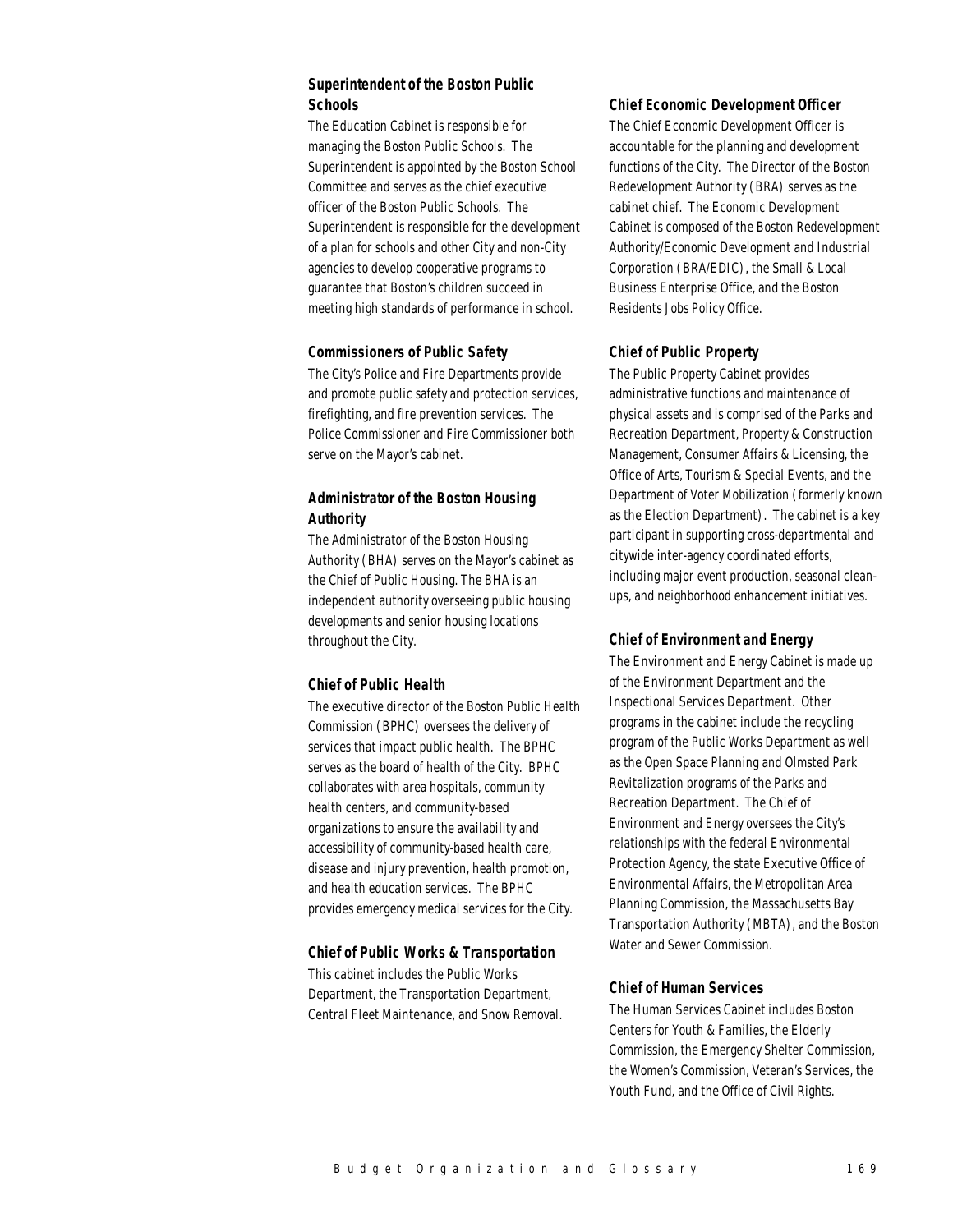# *Chief of Housing and Neighborhood Development*

The Chief of the Housing and Neighborhood Development Cabinet oversees the Department of Neighborhood Development (DND). Through its diverse programs, the department invests public resources strategically to strengthen the City's neighborhoods. Programs aim to develop and preserve local businesses and improve housing stock and housing investment. In addition, the department assists people seeking housing and assists tenants with problem resolution and mediation with landlords.

## *Corporation Counsel*

The Corporation Counsel supervises all City attorneys and legal affairs and represents the City of Boston in litigation. The Law Department provides an array of legal services, including formal and informal opinions and advice to the Mayor, the City Council, the Boston School Committee, and other officials in matters relating to their official duties. The department also represents the same parties in litigation, reviews all City contracts, pursues claims on behalf of the City through affirmative litigation, and initiates foreclosure proceedings on tax delinquent property.

## *Mayor's Chief of Staff*

The Mayor's Chief of Staff is the chair of the Mayor's cabinet. The Chief of Staff oversees the day-to-day operations of the Mayor's Office and responds to requests and critical issues efficiently and effectively. The Mayor's Office includes the Office of the Mayor, the Offices of Emergency Preparedness, Neighborhood Services, Public Information, Intergovernmental Relations, and New Bostonians.

## *An All-Funds Budget*

The City of Boston presents a fully integrated budget - including capital, operating, and external funds - to show the total funding available to departments to fulfill their missions.

The operating budget funds personnel and nonpersonnel expenses so City departments can provide goods and services to the public. The

capital budget funds new construction or renovations to existing city-owned facilities (e.g., police and fire stations, and schools), infrastructure improvements (e.g., roads, sidewalks, and lights), and major equipment purchases such as fire-fighting apparatus. The external funds budget describes the projects and programs that departments will be undertaking in the next fiscal year with funding received from the state, federal, or other non-general fund sources.

# *Organization of the Budget*

The City of Boston's program budget provides a wealth of information related to City services and their associated costs. The operating and capital budgets present the recommended resource allocations in terms of personnel, facilities, goods, and services. The budget document also describes the services provided by each City department and the performance targets that have been set for FY10.

# *The Operating and Capital Budget Document: Organization of the Volumes*

Volume I provides information on the FY10 budget and the context in which it is prepared. Sections include:

- Mayoral Transmittal Letters
- Executive Summary
- Summary Budget
- City Council Orders
- Revenue Estimates and Analysis
- Innovations in Education
- Boston About Results Performance Goals
- Financial Management
- Capital Planning
- Statutes and Ordinances
- Boston's People and Economy
- Budget Organization and Glossary

In Volumes II and III, cabinet and departmental budgets are presented by cabinet. The cabinet presentation includes cabinet mission and initiatives, followed by a table displaying total operating, external and capital budgets. The budget presents FY07 actual results through the FY10 budgets.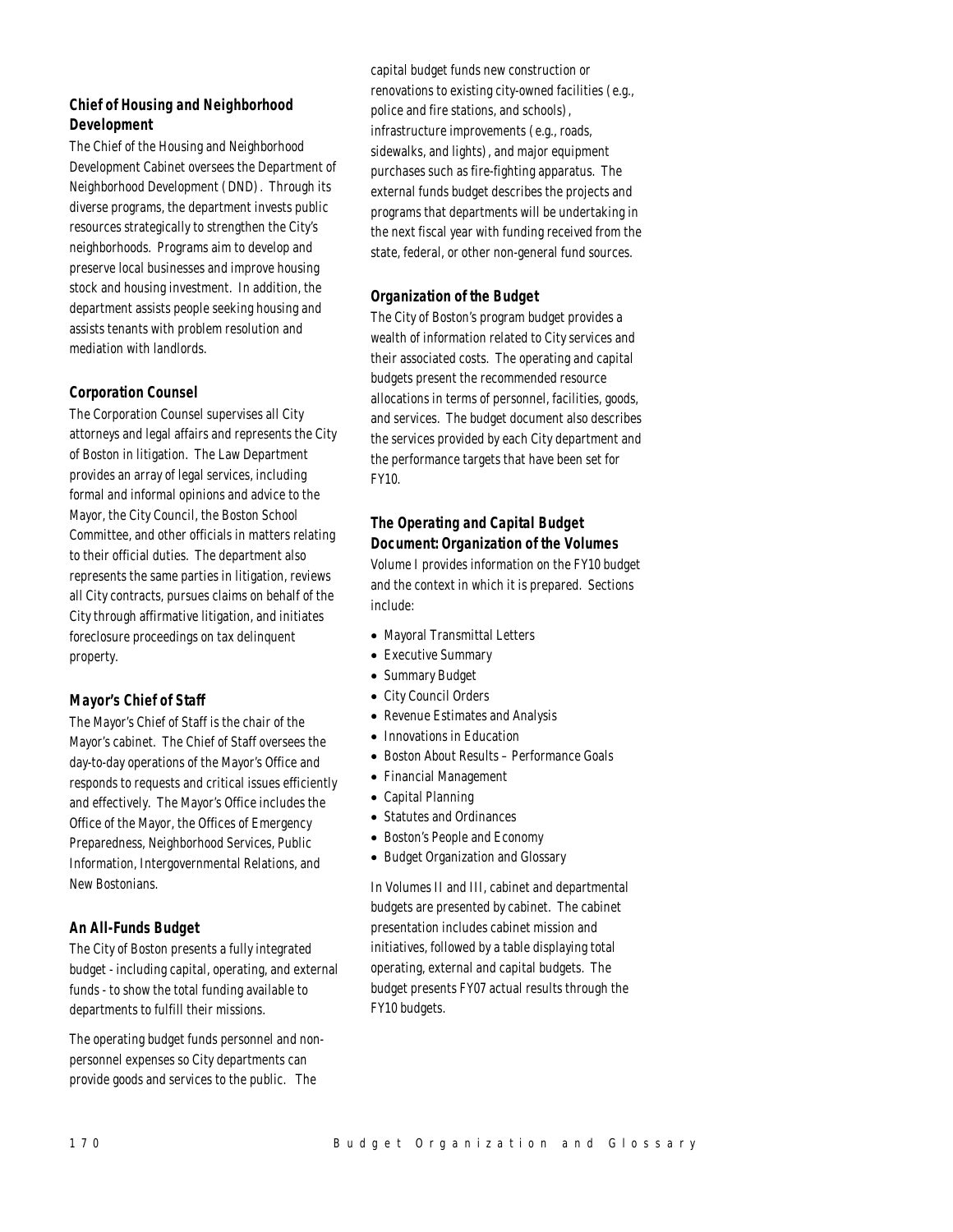#### *Departmental Operating Budgets*

Activities and services of the City are grouped into programs for budgeting and management purposes. The operating budget for each department is presented by program.

A "program" is defined as an organized group of activities directed toward attaining one or more related objectives, and the resources to execute them.

A program can consist of direct services to the public and neighborhoods of the City (e.g. police patrol or tree maintenance), or traditional city staff functions (e.g. administrative services or engineering and design).

Some city activities may not be defined as separate programs even though they may be self-contained operations. For example, a fire station is not a separate program, although for accounting purposes it is a cost center within the Fire Department's Fire Suppression program.

Program budgets serve as the basic building blocks of the budget. There are three additional organizational levels above the program level in the budget. The three levels are:

- The Division Level for units within some departments.
- The Department Level, which includes departments, commissions, and other offices.
- The Cabinet Level, which includes functionallyrelated departments.

## *Description of Organization and Definition of Categories*

This section outlines the information reported within each department and program in the budget.

## *Department or Division Level*

Department Mission: The mission statement is a fundamental statement of purpose.

Performance Strategies: These strategies reflect stated goals for which the department or division is held accountable.

Description of Services: The description of services provides a general overview of the department and its responsibilities, and lists examples of major services provided.

Authorizing Statutes: This section lists statutes and ordinances that create departments as well as endow them with legal powers.

Operating Budget: The operating budget presentation includes a table displaying total operating and external budgets by program beginning with FY07 actual expenses through the FY10 budget.

#### *Program Level*

Program Description: This section presents a general overview of the program, including its responsibilities and major services provided.

Program Strategies: Each program identifies its strategies to further the department's mission.

Performance Measures: Performance measures demonstrate a program's progress in implementing their strategies. Performance measures may gauge workload, effectiveness, efficiency or productivity. Some performance measures also show the changing context in which programs are working.

## *Financial Data*

The financial data tables identify the major groups and expenditure account codes (for example, Personnel Services/Overtime, Supplies and Materials/Office Supplies), historical expenditures in each, and the proposed appropriations in each group and account in FY10.

Two financial data sheets are provided for the FY10 operating budget: Department History and Department Personnel.

#### *Department History*

Expenditure account codes are listed within six expenditure groups. Dollar amounts are shown for:

- FY07 actual expenditures,
- FY08 actual expenditures,
- FY09 appropriations,
- FY10 recommended budgets, and
- The difference between the FY09 appropriation and the FY10 recommended appropriation.

## *Department Personnel Data*

Personnel data shows funding for permanent positions, including existing and proposed positions. All permanent positions are listed by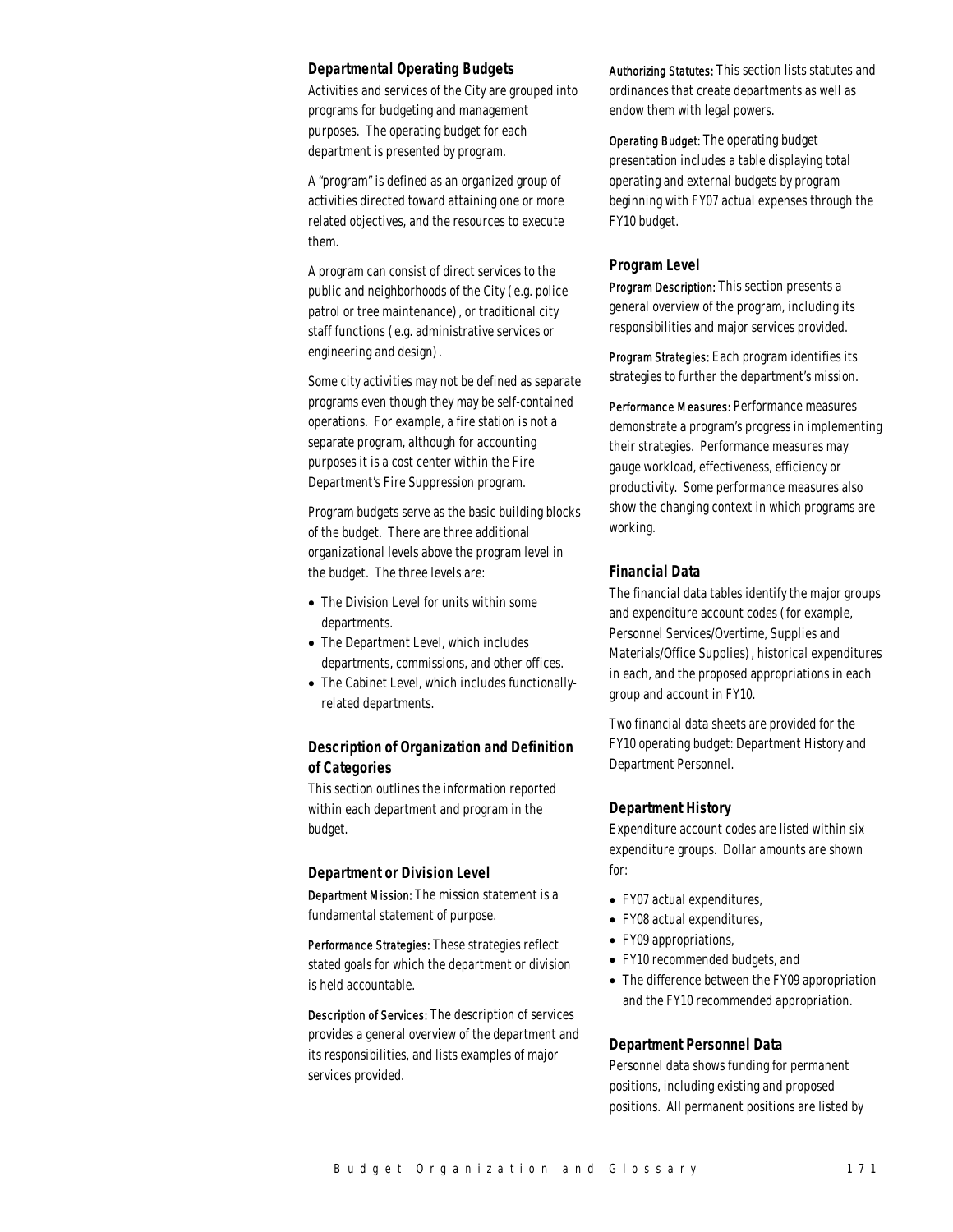union and salary grade within the department or division. The total salary request is listed for these positions.

For each position shown, the following information is provided:

Title: The civil service/personnel system job title for the position.

Union Code and Grade: The union code (including exempt and CDH for department head) and code for the salary grade of the position.

Position and Salary Requirement: These columns show the number of permanent positions for which funding is available and the total funding provided for that title for the upcoming fiscal year.

Total Funding: The total funding for permanent employees, shown at the bottom right of the personnel sheet, reflects the amount of funding required to support personnel prior to adjustments. This figure may be adjusted by differential payments, other payments, chargebacks, and salary savings.

Differential Payments: Employees who are serving temporary job titles or who are entitled to additional payments based on the shifts they work receive differential payments (e.g., night shifts). This figure is added to the permanent employee line.

Other: The permanent employee line contains other payments such as sick leave and vacation buybacks.

Chargebacks: Some personnel costs are charged to another fund or appropriation. These costs or reimbursements are included in the permanent employees line.

Salary Savings: This figure reflects savings due to vacancies. The amount is estimated based on experience in prior fiscal years and subtracted from the total salary requirements.

## *External Funds*

The financial data identify the major groups and expenditure account codes for external funds expenditures. Historical expenditures and the proposed appropriations in these accounts in FY10 personnel data show permanent positions, including existing and proposed positions, funded with external funds. All permanent positions are

listed by union and grade within the department or division. The total salary request is listed for these positions by job title. The External Funds Projects page lists a description of each project's mission.

## *Capital Budget*

The capital budget section provides an overview of projects and major initiatives for departments charged with managing facilities and major equipment assets. Dollar amounts are shown for:

- FY06 actual capital expenditures,
- FY07 actual capital expenditures,
- FY08 estimated capital expenditures,
- FY09 projected capital expenditures

Following this overview are capital project profiles, including descriptions of each project mission, the department managing the project, and the status and location of each project. A table summarizes the total capital funds authorized for projected expenditures in FY10 and for future years, as well as whether the source is City authorization or other funding such as federal and state infrastructure grants or trust funds. A listing of actual and planned capital expenditures in comparison to authorized dollars is also provided.

## *Glossary of Terms*

Account: A classification of appropriation by type of expenditure.

Account Number: The number by which the Auditor categorizes an appropriation. For budget purposes, this is also known as appropriation code.

Accrual Basis: The basis of accounting under which transactions are recognized when they occur, regardless of the timing of related cash flows.

Allotment: The amount that can be expended quarterly for personnel as submitted to the City Auditor at the beginning of each fiscal year.

Appropriation: The legal authorization to expend funds during a specific period, usually one fiscal year. In the City of Boston, the City Council is the appropriating authority.

Authorization: The legal consent to expend funds.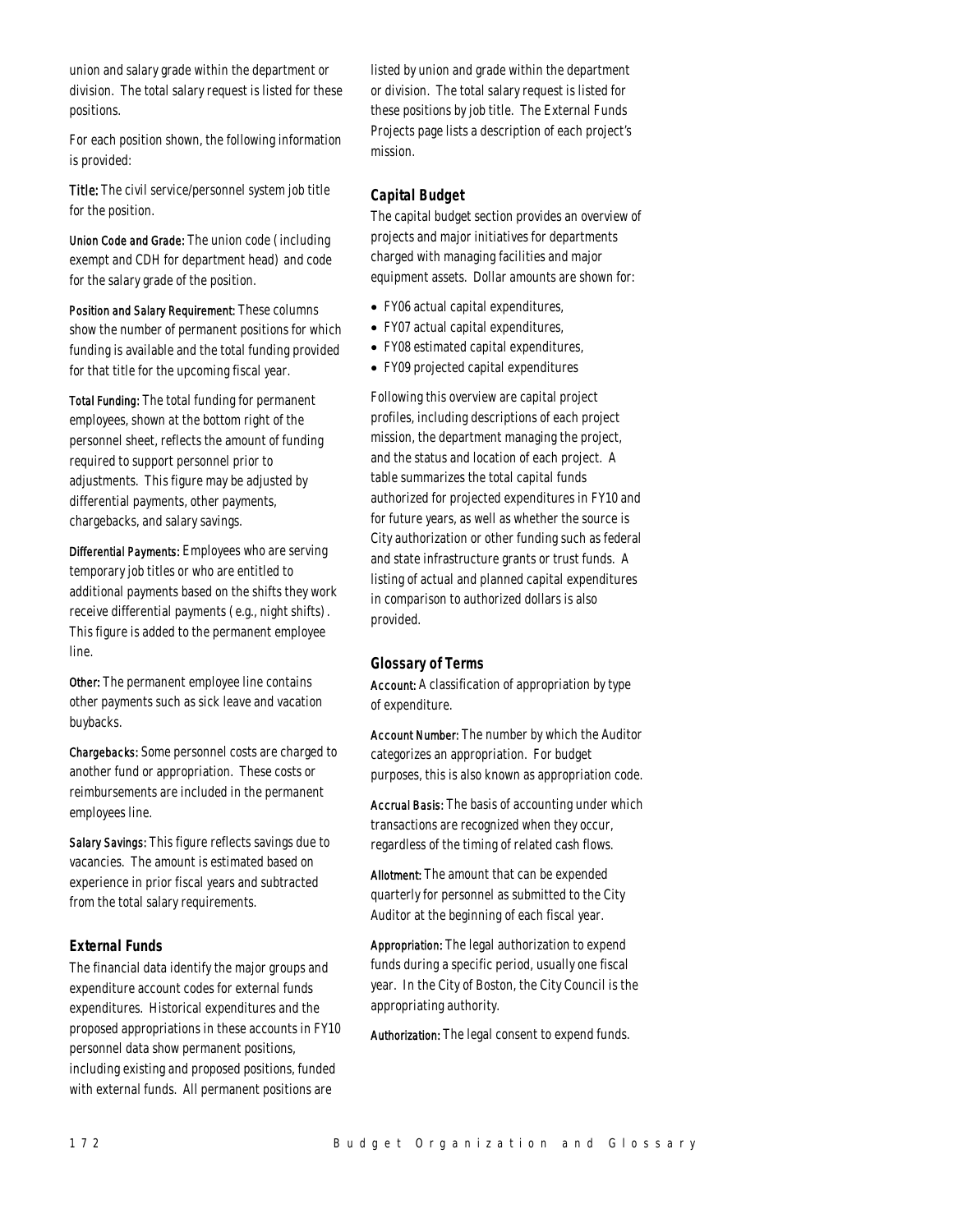Level-Service Budget: A budget that describes the funding required for maintaining current levels of service or activity.

Bond: An interest-bearing promise to pay, with a specific maturity.

Bonds Authorized and Unissued: The portion of approved bond authorizations or loan orders that has not yet been borrowed for or issued as bonds.

Budget: A formal estimate of expenditures and revenues for a defined period, usually for one year.

Budget Amendment: A change from originally budgeted quotas requested by departments to the Human Resources Department and the Office of Budget Management who authorize these changes.

Capital Budget: A plan for capital expenditures for projects to be included during the first year of the capital program.

Capital Plan: A multi-year plan of proposed outlays for acquiring long-term assets and the means for financing those acquisitions, usually by long-term debt.

Capital Improvement: An expenditure that adds to the useful life of the City's fixed assets.

Capital Improvement Program: A multi-year plan for capital expenditures to be incurred each year over a fixed period of years to meet capital needs.

Cash basis: A basis of accounting under which transactions are recognized only when cash changes hands.

Chapter 90 Funds: A state-funded program for payments to cities and towns for 100% of the costs of construction, reconstruction, and improvements to public ways.

Chargeback: A method of billing departments for costs incurred by them for which they are not billed directly (e.g., telephone, postage, and printing). This method can also be used for departmental expenditures that are paid for with external or capital funds.

Cherry Sheet: Originally printed on a cherry-colored form, this document reflects all Commonwealth charges, distributions and reimbursements to a city or town as certified by the state Director of the Bureau of Accounts.

Collective Bargaining: The process of negotiations between the City administration and bargaining

units (unions) regarding the salary and fringe benefits of city employees.

Commission: An appointed policy-setting body.

Community Development Block Grant (CDBG): A federal entitlement program that provides community development funds based on a formula.

Credit Balance: Account or departmental deficit. See departmental deficit.

Credit Rating: A formal evaluation of credit history and capability of repaying obligations. The bond ratings assigned by Moody's Investors Service and Standard & Poor's.

Credit Transfer: The transfer of appropriations from one expenditure account code to another within a department.

Debit Transfer: The transfer of actual expenditures from one expenditure account code to another within or between departments.

Debt Limit: The maximum amount of debt that a governmental unit may incur under constitutional, statutory, or charter requirements. The limitation is usually a percentage of assessed valuation and may be fixed upon either gross or net debt.

Debt Outstanding: The general obligation bonds that have been sold to cover the costs of the City's capital outlay expenditures from bond funds.

Debt Service: The annual amount of money necessary to pay the interest and principal on outstanding debt.

Department: A major service-providing entity of city government.

Departmental Deficit: A condition that exists when departmental expenditures exceed departmental appropriations.

Departmental Income: Income generated by a specific city department, usually as a result of user revenues applied for services rendered. Parking meter charges, building permit fees, and traffic fines are examples of departmental income.

Division: A budgeted sub-unit of a department.

DNR: Did not report.

Encumbrance: Funds set aside from an appropriation to pay a known future liability.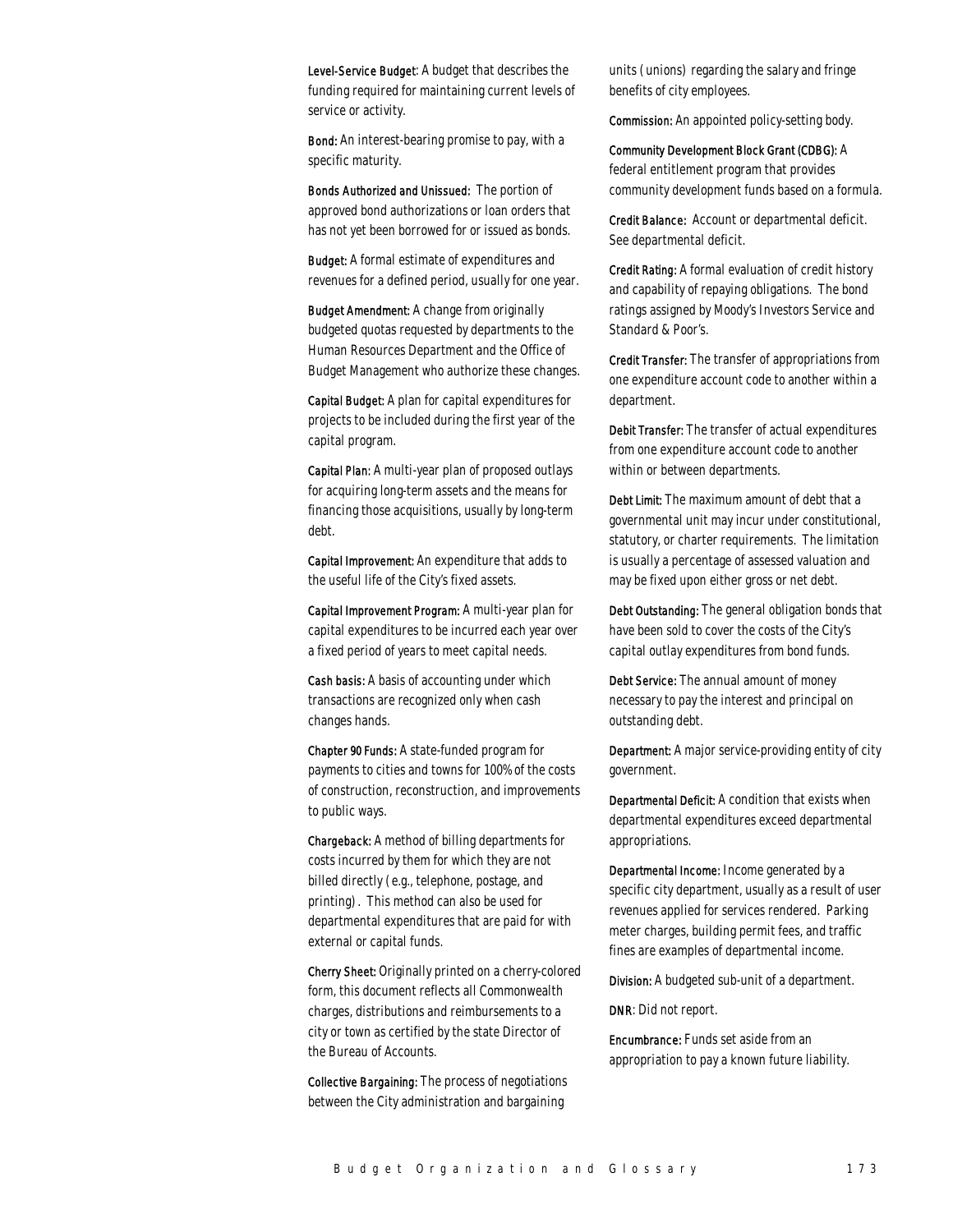Excise: A tax applying to a specific industry or good. The jet fuel tax and the hotel/motel occupancy tax are examples of excises.

Expenditure Account Code: An expenditure classification according to the type of item purchased or service obtained, for example, emergency employees, communications, food supplies, and automotive equipment.

Expenditure: An actual payment for goods or services received.

External Fund: Money that is not generated from city general fund sources, but is received by an agency, such as grants or trusts.

Fiscal Year: The twelve-month financial period used by the City beginning July 1 and ending June 30 of the following calendar year. The City's fiscal year is numbered according to the year in which it ends.

Fixed Debt: Long-term obligations other than bonds, such as judgments, mortgages, and longterm notes or certificates of indebtedness.

Full Faith and Credit: A pledge of the general taxing powers for the payment of governmental obligations. Bonds carrying such pledges are usually referred to as general obligation or full faith and credit bonds.

Full-time Equivalent Position or FTE: A concept used to group together part-time positions into full-time units.

Fund: An independent fiscal and accounting entity with a self-balancing set of accounts recording cash and/or other resources with all related liabilities, obligations, reserves, and equities that are segregated for specific activities or objectives. Among the fund types used by the City are General, Special Revenue, Capital Projects, Trust, and Enterprise.

GAAP: Generally Accepted Accounting Principles. The basic principles of accounting and reporting applicable to state and local governments, including the use of the modified accrual or accrual basis of accounting, as appropriate, for measuring financial position and operating results. These principles must be observed to provide a basis of comparison for governmental units.

General Fund: The fund into which the general (non-earmarked) revenues of the municipality are deposited and from which money is appropriated to pay the general expenses of the municipality.

General Obligation (G.O.) Bonds: Bonds for whose payment, the full faith and credit of the issuer has been pledged. More commonly, but not necessarily, general obligation bonds are payable from property taxes and other general revenues.

Goal: A statement, in general terms, of a desired condition, state of affairs or situation. Goals are long-term and not usually directly measurable without objectives. By establishing goals, departments can define their missions and the methods for achieving those goals.

Grant Year: The grant accounting period designated by the requirements of a specific grant.

Headcount: The actual number of full-time or fulltime equivalent employees in a department at any given time.

Interest: Compensation paid or to be paid for the use of money, including interest payable at periodic intervals or discount at the time a loan is made.

Interest Rate: The interest payable, expressed as a percentage of the principal available for use during a specified period of time.

Line item: See Expenditure Account Code.

Massachusetts Water Pollution Abatement Trust (MWPAT): A statewide revolving fund that commenced operations in 1990 to address necessary environmental actions outlined in the Federal Clean Water Act.

Mayoral Reallocation: A transfer of appropriations of up to \$3 million that may be authorized by the Mayor until April 15 in a given fiscal year to relieve departmental deficits or address unanticipated financial problems.

Mission: A general overview of the purposes and major activities of a department or program.

Modified Accrual Basis: The accrual basis of accounting adapted to the governmental fund type, wherein only current assets and current liabilities are generally reported on fund balance sheets and the fund operating statements present financial flow information (revenues and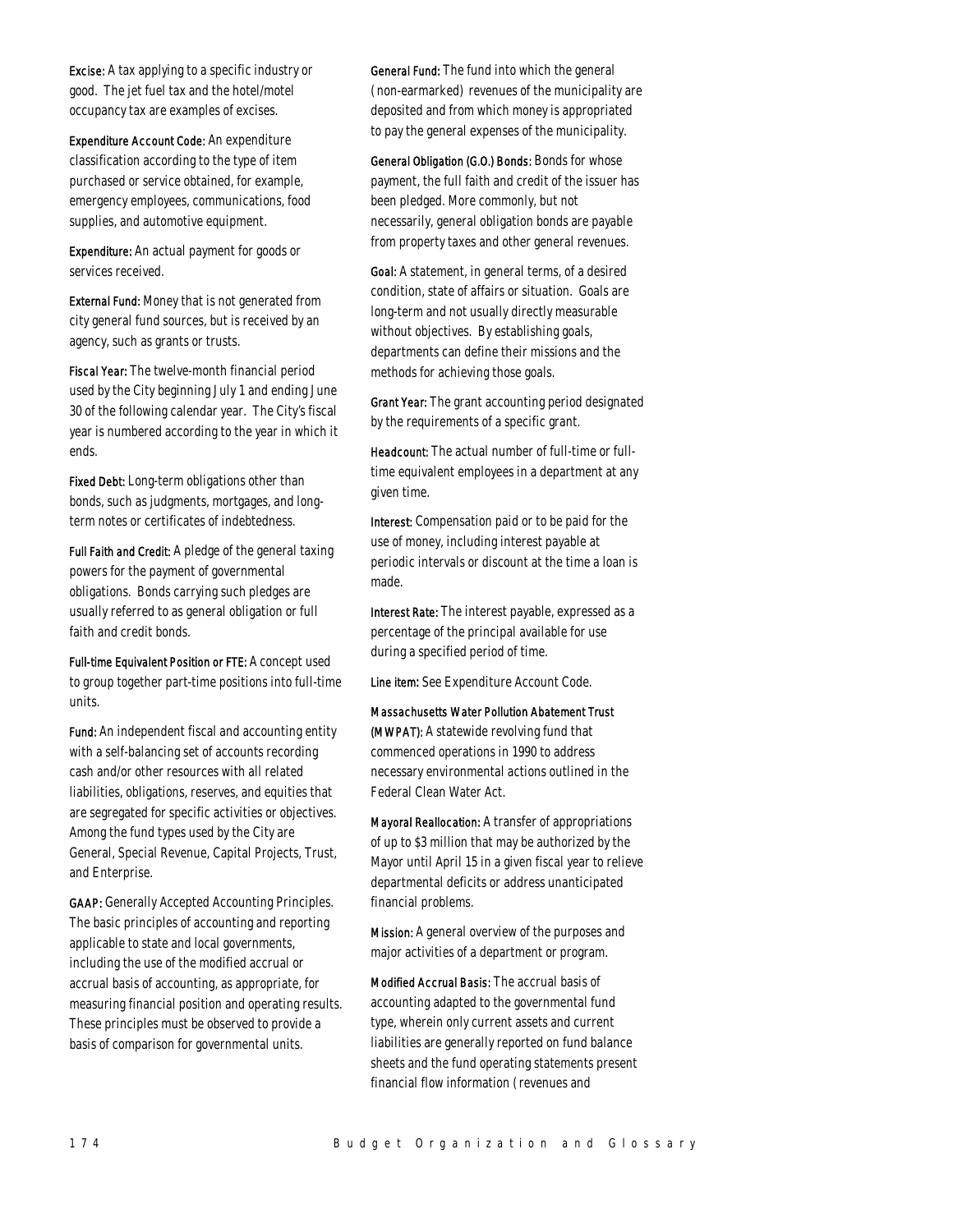expenditures). Revenues are recognized when they become both measurable and available to finance expenditures of the current period. Expenditures are recognized when the related fund liability is incurred except for a few specific exceptions. All governmental funds and expendable trust funds are accounted for using the modified accrual basis of accounting.

Official Statement: The municipal equivalent of a bond prospectus.

Operating Budget: A legally adopted plan for anticipated expenditures for personnel, contractual services, supplies, current charges, and equipment in one fiscal year.

Payments-In-Lieu-of-Taxes: Income to replace the loss of tax revenue resulting from property exempted from taxation.

Performance Measure: An indicator of progress toward a strategy. Measures can be defined for identifying output, work or service quality, efficiency, effectiveness, and productivity.

Principal: The face amount of a bond, exclusive of accrued interest.

Program: An organized group of activities and the resources to execute them.

Program Evaluation: The process of comparing actual service levels achieved with promised levels of service with the purpose of improving the way a program operates.

Proposition 2 1/2: A statewide ballot initiative limiting the property tax levy in cities and towns in the Commonwealth to 2 1/2 percent of the full and fair cash valuation of the taxable real and personal property in that city or town. The statute also places an annual growth cap of 2 1/2 percent on the increase in the property tax levy.

Quota: The planned number of positions that can be filled by a department, subject to the availability of funds. The quota can refer either to specific titles or to the number of personnel in the entire department. The quota of positions may change by means of a budget amendment. The actual number of personnel working in a department at any given time may differ from the quota.

Reimbursement Grant: A federal or state grant that is paid to the City once a project is completed and inspected for conformance to the grant contract.

The City must provide the full funding for the project until the reimbursement is received.

Reserve Fund: An appropriation for contingencies.

Revenue: Income received by the City.

Salary Savings: For budget purposes, savings that accrue due to employee turnover or unfilled budgeted positions in a department.

Special Appropriation: An authorization to expend funds for a specific project not encompassed by normal operating categories.

Special Revenue Fund: Used to account for the proceeds of specific revenue sources (other than special assessments, expendable trusts, or sources for major capital projects) that are legally restricted to expenditures for specific purposes. A special revenue fund is accounted for in the same manner as a General Fund.

STAT: Statutory accounting and reporting adopted by a legislative body of a governmental entity. The method of recording and reporting actual expenditures and revenues within a plan of financial operations that establishes a basis for the control and evaluation of activities financed through the General Fund. When the budget basis and basis of accounting are different, a governmental unit usually maintains its records on a budget basis.

State Distributions: All City revenue flowing from the state. Major categories include educational distributions and reimbursements, direct education expenditures, general government reimbursements, and other distributions.

Supplementary/Supplemental Appropriation: An appropriation that is submitted to the City Council after the operating budget has been approved. Such appropriations must specify a revenue source.

Tax Exempt Bonds: Bonds exempt from federal income, state income, or state or local personal property taxes.

TBR: To be reported.

Third Party Payment: Medical payments, usually from an insurance carrier to a health care provider on behalf of an injured or infirm party.

Trust Funds: Funds held by the City in a fiduciary role, to be expended for the purposes specified by the donor.